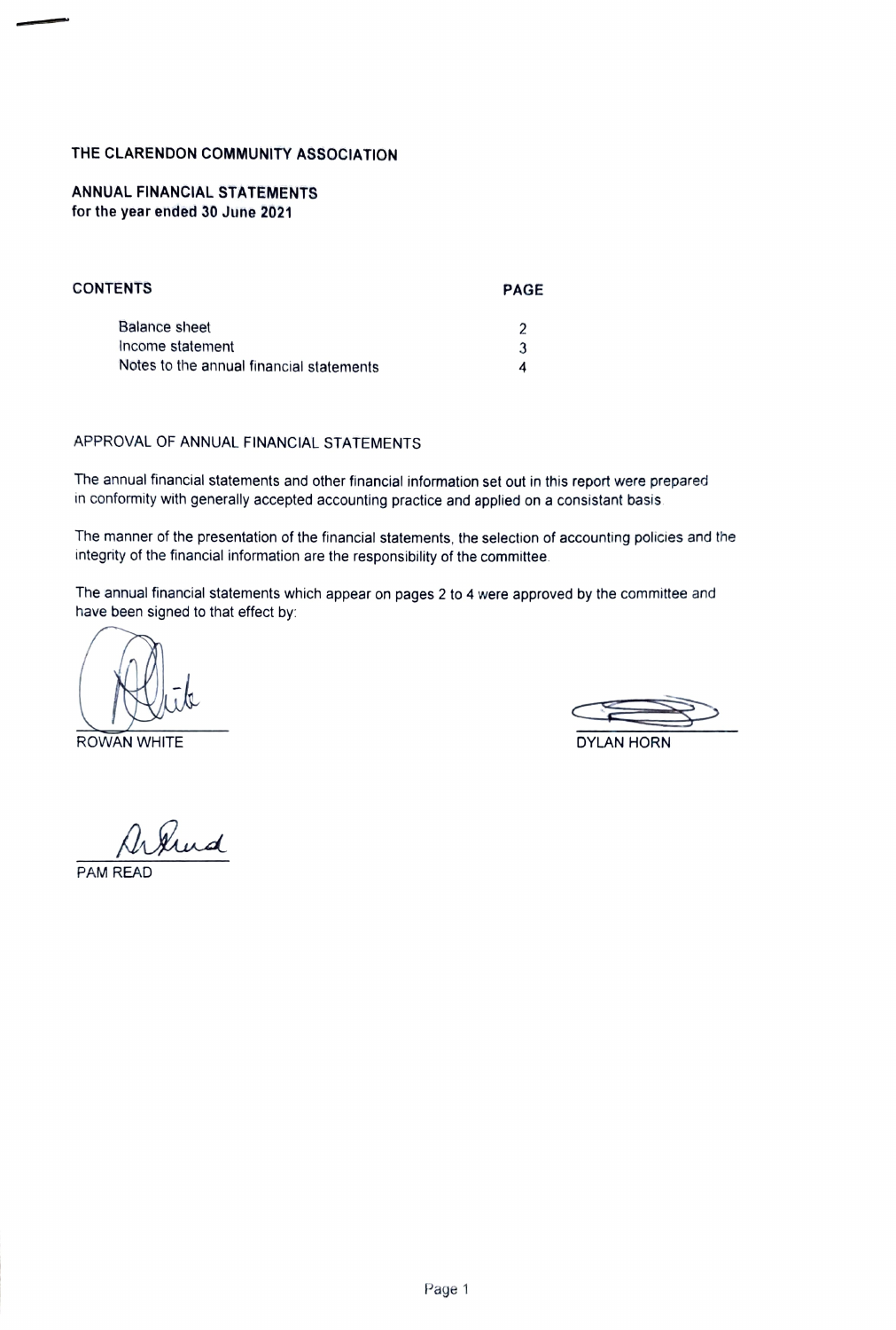# THE CLARENDON COMMUNITY ASSOCIATION

#### BALANCE SHEET as at 30 June 2021

 $\mathcal{L}_{\mathcal{A}}$ 

d

|                                                       | <b>NOTES</b>                 | 2021              | 2020              |
|-------------------------------------------------------|------------------------------|-------------------|-------------------|
| <b>ASSETS</b>                                         |                              | R                 | R                 |
| <b>Current assets</b>                                 |                              | 374,713           | 288,868           |
| Cash & cash equivalents<br>Accounts receivable        |                              | 337,538<br>37,175 | 237,764<br>51,104 |
| <b>Total assets</b>                                   |                              | 374,713           | 288,868           |
| <b>EQUITY AND LIABILITIES</b>                         |                              |                   |                   |
| <b>Equity</b>                                         |                              | 362,163           | 276,768           |
| Retained surplus<br>Funds raised                      | 2<br>$\overline{\mathbf{3}}$ | 362,163           | 276,768           |
| <b>Current liabilities</b>                            |                              | 12,550            | 12,100            |
| Accounts payable<br>Contributions received in advance | 4<br>5                       | 12,550            | 12,100            |
| <b>Total equity and liabilities</b>                   |                              | 374,713           | 288,868           |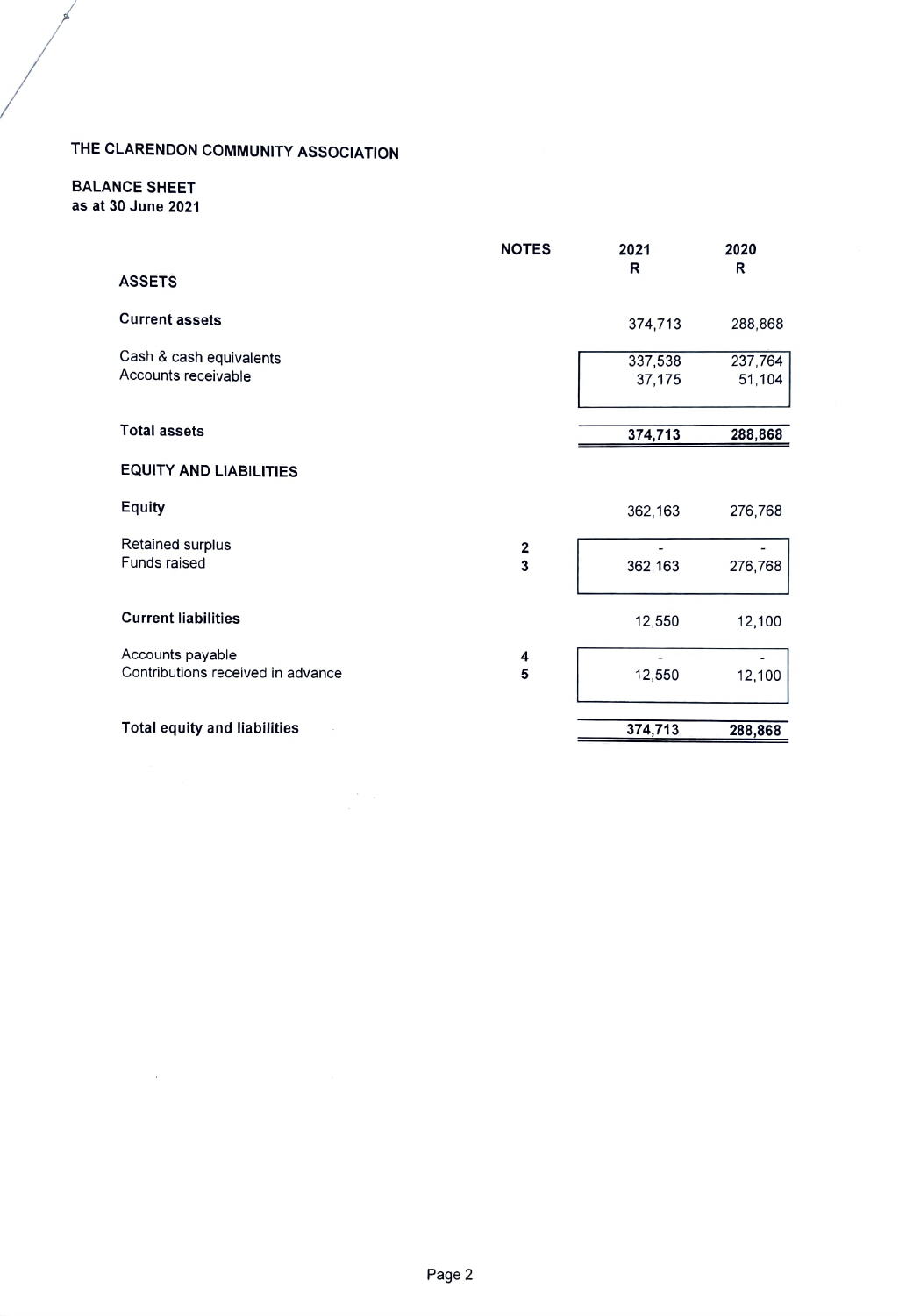### THE CLARENDON COMMUNITY ASSOCIATION

## INCOME STATEMENT

for the year ended 30 June 2021

|                                                                                                                                                            | 2021<br>R                                             | 2020<br>R                                                         |
|------------------------------------------------------------------------------------------------------------------------------------------------------------|-------------------------------------------------------|-------------------------------------------------------------------|
| Income                                                                                                                                                     | 426,560                                               | 507,936                                                           |
| Membership fees<br>Interest received                                                                                                                       | 421,889<br>4,671                                      | 497,301<br>10,636                                                 |
| <b>Expenditure</b>                                                                                                                                         | 426,560                                               | 507,936                                                           |
| Magma<br>Keep Clarendon clean<br><b>Bank charges</b><br>Catering - AGM / community braai<br><b>Expensed equipment</b><br>Snipr subscription<br>Sponsorship | 324,220<br>45,866<br>21,579<br>3,312<br>31,083<br>500 | 411,845<br>29,503<br>21,095<br>2,438<br>11,724<br>29,331<br>2,000 |
| Surplus for the year                                                                                                                                       |                                                       |                                                                   |